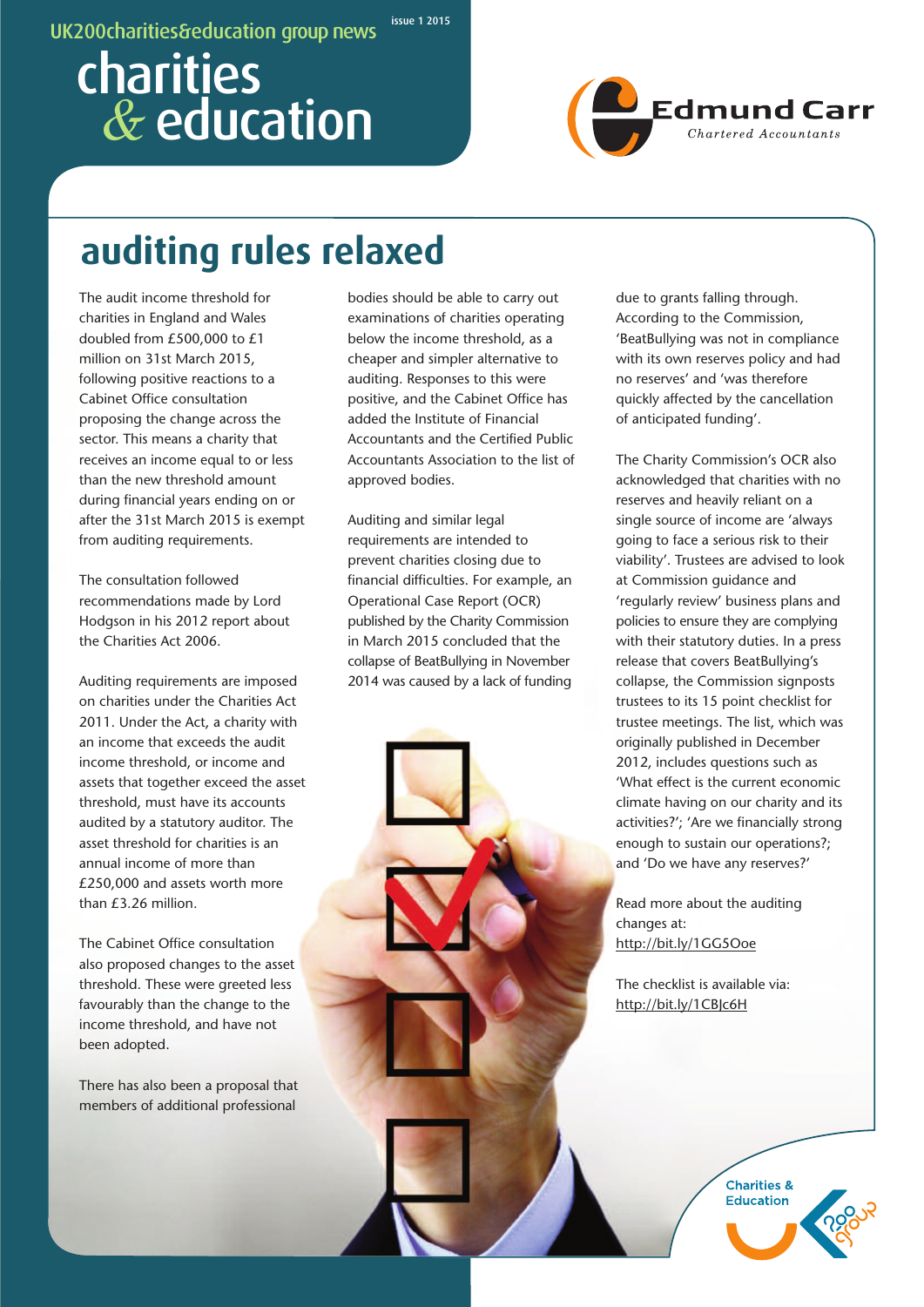### **tool to test fraud resilience**

A free tool to help charities assess their susceptibility to fraud has been created.

The Self-Assessment Fraud Resilience (SAFR) Tool features 29 questions designed to assess the fraud vulnerability of larger firms, including charities. The questions cover topics such as how well firms understand fraud, what pre-emptive and reactive measures they are taking to counter fraud, and what strategies they have in place to address fraud cases if they arise.

Once a charity has completed the questions, they instantly receive a resilience score out of 50, as well as an estimate of how much money they are losing through fraud each year. Charities can compare how their resilience score compares with the charity sector as a whole, as well as with other sectors. The Charity Commission will be able to access an overview of results in terms of the sector's strengths and weaknesses, although individual responses will be kept confidential.

The tool has been designed for larger firms, and the Charity Commission has therefore only circulated it to registered charities with an income of over £1 million per year. The Commission is working to develop a similar system for smaller charities. The Commission has also worked alongside The Charity Finance Group to develop 'Charity Fraud – A guide for the trustees and managers of charities', which is available online and gives further information about managing fraud.

Commenting on the new tool, Caron Bradshaw, CEO at the Charity Finance Group, said: "Fraud is constantly evolving, and charities need to review their financial



controls and strategies regularly to meet new threats. At a time when resources are tight, charities need to be aware of fraud risks and ensure they are adequately protected."

To read more about the free tool, visit: http://bit.ly/1EoRDV8

### **free property advice available to Charities**

The Charities Commission has reminded charities in England and Wales about free, bespoke advice available from the Ethical Property Foundation (EPF). This follows publication of the latest Charity Property Matters report that revealed one in three charities paid for property advice between 2011 and 2014. The latest report, part of a series of surveys published every other year by the EPF, also reveals that just 11% of charities accessed free professional advice in 2013/14, one in four respondents turned to friends and other contacts, and around one in five sought help from a membership association.

The reminder focuses on the need for advice where Commission approval is required to sell or dispose of land, such as a proposed sale to an individual connected to

the charity. Bespoke advice from EPF advisers is available on this and other complex issues. Although permission is not needed for most sales or disposals, some charity trustees may still benefit from help and support from the EPF or a similar organisation. Simply registering online with the EPF provides access to more than 125 pages of regularly updated guidance, checklists and templates, all available free of charge.

According to the 2014 survey, there is 'insufficient awareness' of organisations providing property advice 'pro bono' or at a discounted rate. As well as the EPF, these include the Royal Institute of Chartered Surveyors (RICS), Locality and LawWorks. The survey also indicates the importance of these organisations, with almost half (45%) of respondents viewing

property as 'the greatest risk' to long-term survival and a similar number (47%) willing to share space if it would reduce costs.

The Charity Commission's reminder can be viewed at: http://bit.ly/1DjyHas

The 2014 Charity Property Matters report is available at: http://bit.ly/1BITTQT

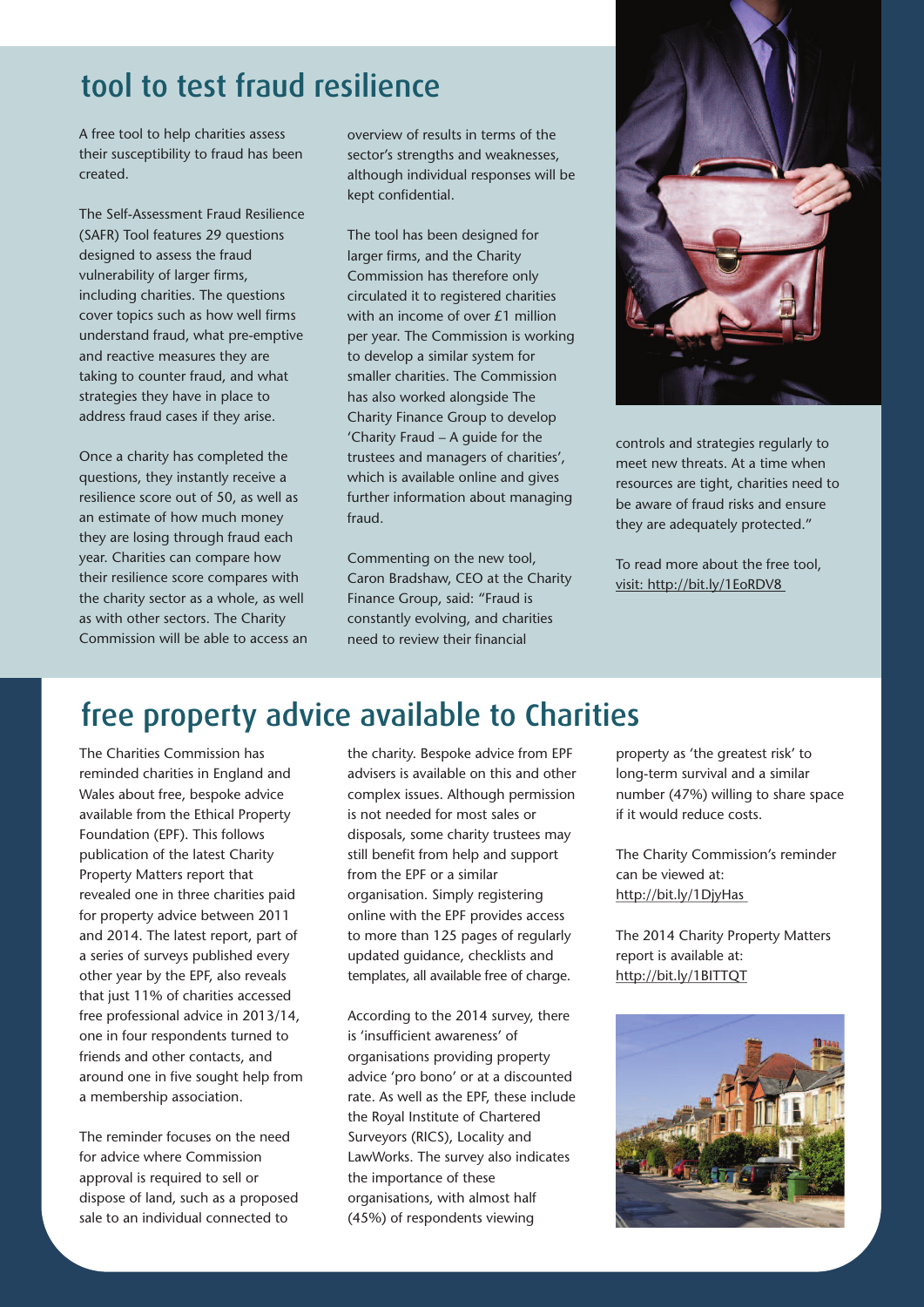## **in brief..**

#### **Research suggests schools join academy chains**

Schools could benefit from economies of scale and improved standards of teaching by joining academy chains of 30 schools or more, according to a report published by think tank Reform. The research was conducted by Parthenon-EY and the report, 'Education in Chains', reveals that schools could make savings of 5-8% by joining academy chains, leaving more money available to improve the quality of teaching. Academy chains are able to invest more money into 'corporate centres' to improve school governance. Despite highprofile cases of academy chains failing to meet standards, Reform argues that chains can work well if they are managed properly and invest enough of their budget into making improvements. Currently, only 7% of academies are part of an academy chain of more than 30 schools. http://bit.ly/1I9J8vb

#### **Restrictions on charity lotteries to be lifted**

Restrictions that prevent the proceeds of non-commercial lotteries from being donated to charities are set to be lifted, following a consultation by the Department for Culture Media and Sport (DCMS). Under the Gambling Act 2005, incidental noncommercial lotteries, such as raffles held by societies, workplaces and residents, are prevented from raising money for charities, despite the fact they are exempt from licensing requirements. Non-commercial lotteries are also currently required to announce lottery results during the course of an event and workplace and residents' lottery tickets are required to display the name and address of the promoter. Under proposed new rules, these restrictions would also be lifted. The consultation was carried out under the Government's Red Tape

Challenge, as part of efforts to boost economic growth by removing restrictive regulations. http://bit.ly/1HeAV8A

#### **Charities benefitting from increased legacy income**

Legacy income for charities rose by almost 10% in 2014, according to statistics published by Legacy Foresight. The statistics were based on charities that are members of the Legacy Monitor Consortium, which represents more than half of the charity legacy market. Legacy income for these charities totalled £1.25 billion in 2014, which is a rise of 9.8% from 2013. Around 87% of this income came from residual value, which is the money left from an inheritance after all bequests, legacies and debts have been settled. The average residual value donation was £58,300 in 2014, which is 9.2% more than in 2013. The average value of cash gifts also rose 6.7% during 2014 to reach £3,700, excluding unusually large gifts. According to Legacy Foresight, increasing legacy income for charities can be linked to increasing house prices. http://bit.ly/1ETMmQl

#### **Charity shops preferred to online marketplaces**

Charity shops are more popular with consumers than online marketplaces, according to a survey conducted by consultancy firm nfpSynergy. More than eight in ten consumers surveyed said they would buy books from a charity shop, while around half said they would buy them from an online marketplace. Similarly, almost two thirds of consumers said they would buy adult clothes from a charity shop, while less than half said they would use an online marketplace to buy them. Of the 16 product categories listed in the survey, only food and toiletries were more likely to be bought from an online marketplace than from a charity shop. The survey also reveals that 81% of consumers visited a charity shop in 2014, up from 68% in 2004. http://bit.ly/1IIWsY2

#### **Digital tax registration service launched**

New charities can now register to confirm their tax status online, following the introduction of a digital service from HM Revenue & Customs (HMRC). Before registering for the new service, charities must register as an organisation and sign up for a Government Gateway online account. During the registration process, key information must be provided about the charity's management and objectives. Guidance and checks have been built into the service to help charities ensure they submit the correct information and supporting documents to HMRC. Commenting on the new service, Mark Dearnley, HMRC Chief Digital and Information Officer said: *"The charities service minimises the risk of making mistakes so applications are less likely to be returned to the organisation."* Around 15,500 new charities register their details with HMRC each year. http://bit.ly/1BITYUN

#### **Response to committee recommendations published**

In January 2015, the House of Commons Education Committee published a report examining the process for establishing academies and free schools. The committee's report included a number of recommendations and the Department for Education (DfE) has now published its response. The DfE's response indicates that processes are already in place to meet many of the committee's recommendations. The DfE has said it will carry out a consultation about how the performance of academies and free schools should be measured. It will also publish new guidance about what makes a good school sponsor and conduct analysis to determine how well academy schools are performing for children in key stages one and two. http://bit.ly/1OvRZuU